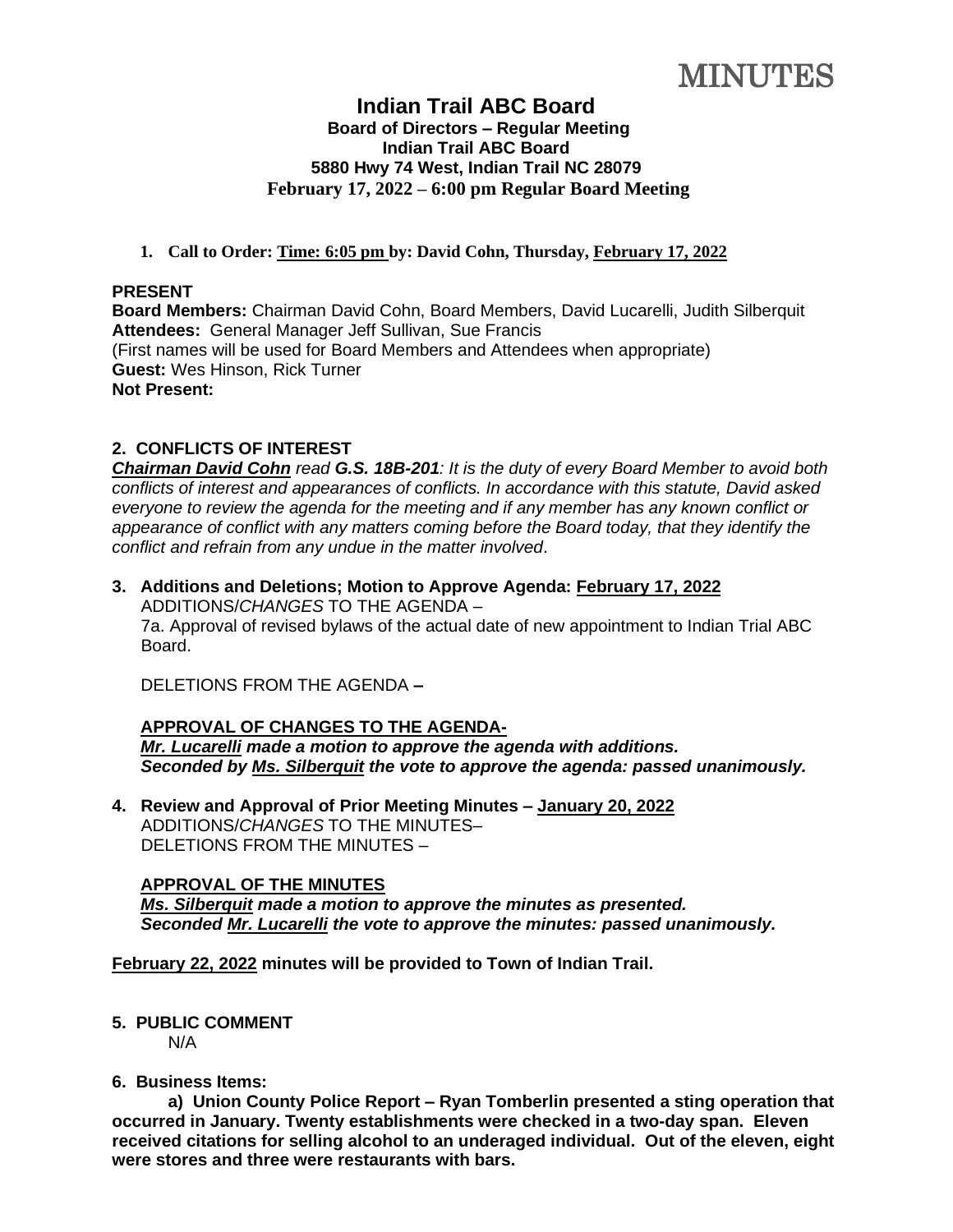**A decision was made to move in to a closed session; Close Session -** NCGS 143.318.11(A)(6) Personnel Matters.

# **\_February 17,2022 @ \_6:25\_\_\_pm**

**Motion made to move to Close Session by \_Ms. Silberquit, 2nd by \_Mr.Lucarelli\_\_\_\_\_\_\_\_, passed unanimously.**

# *CLOSED SESSION, PURSUANT TO NCGS 143.318.11(A)(6) CONFIDENTIAL --- NOT FOR PUBLIC DISCLOSURE THE BOARD OF DIRECTORS DISCUSSED-NCGS 143.318.11(A)(6) PERSONNEL MATTERS*

# **CONFIDENTIAL --- NOT FOR PUBLIC DISCLOSURE**

**Motion made to end session by Ms. Silberquit 2 nd by \_Mr.Lucarelli\_\_**

**The session ended at \_7:00\_\_\_\_\_\_pm**

**Board Decision and/or Possible Action/Comments – From Closed Session –** No Decision or Action taken.

**b) Update on Store Business; General Operations and Sales Reports General Manager –** Jeff Sullivan reported – Monthly Sales – **January 2022 vs January 2021** Total Sales **– \$ 555,798.29 vs. \$ 498,211.19 in 2020**. Reported to Commission **2022, \$ 836,835.70 vs. \$ 730,293.65 in 2021. January 2022 vs. January 2021** Total Retail Growth over last year was **11.63%** growth.

**c) Update on Store Financials – Jeff Sullivan** reviewed January 2022 financials **\$ 709,641.61** in General Fund.

**d) New Store Update –** Wes Hinson reported Drywall is going up. Power is soon to be on. Rick is waiting on the power to set flooring and countertops. A discussion was had about the automatic opening doors. The board felt lead to bring it to a vote.

## **APPROVAL OF Automatic Opening Doors**

*Mr. Lucarelli made a motion to approve the purchase of Automatic opening doors at the new store.*

 *Seconded Ms. Silberquit to approve the purchase of Automatic opening doors at the new store: passed unanimously.* 

**7. Board Discussions & Possible Action/Comments** 

**a) Approval of revised bylaws of actual date of new appointment to Indian Trail ABC Board. ACTION – Jeff Sullivan presented the proposed new appointment dates of the ABC Board members. It would match the other committee appointments by the town of Indian Trail. The new appointment commencing on July 1 and ending June 30 of the following year.**

# **APPROVAL OF REVISED BYLAWS OF ACTUAL DATE OF NEW APPOINTMENT OF INDIAN TRAIL ABC BOARD.**